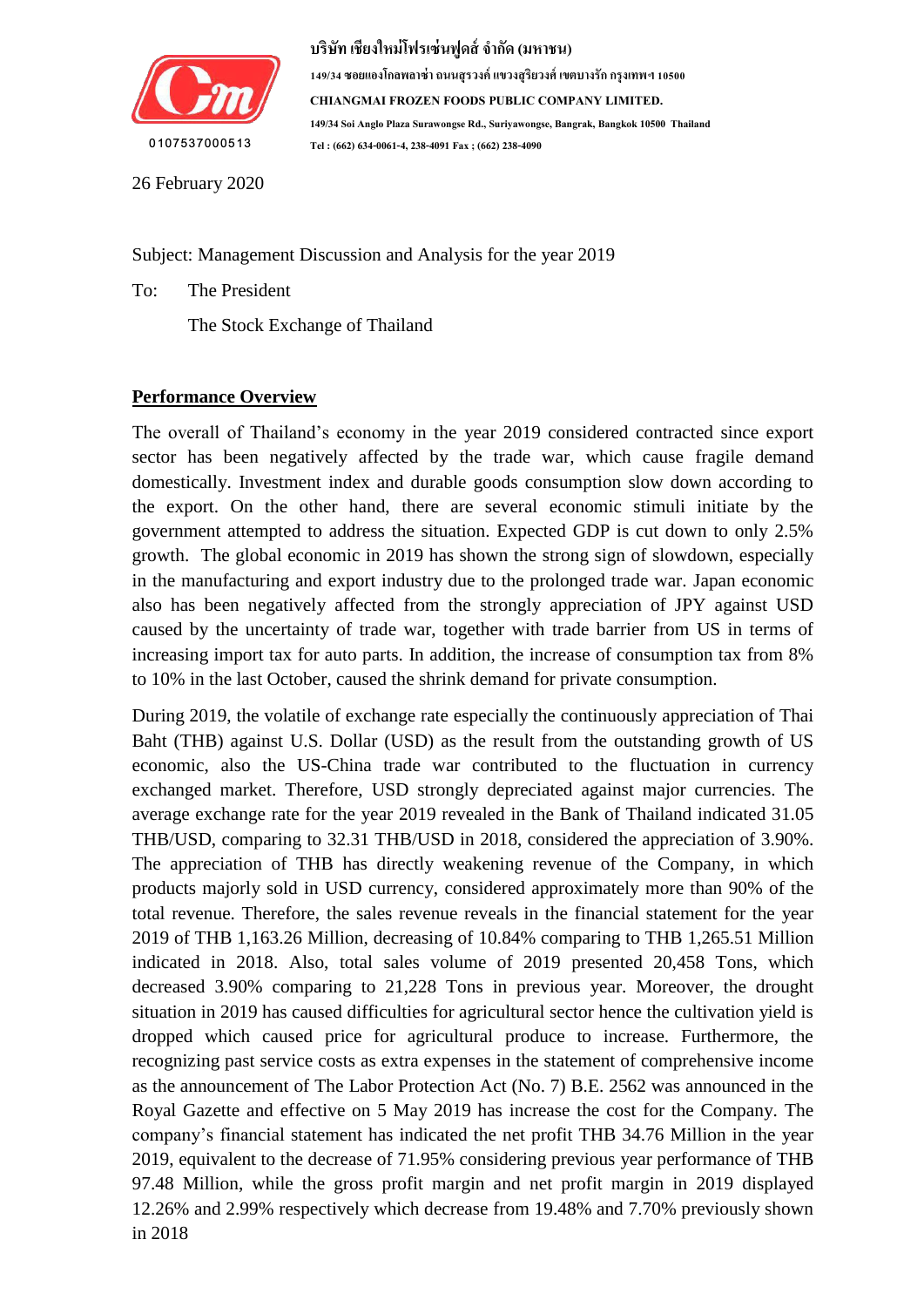

The financial performance has significantly change more than 20%, whereby the Net Profit reas decreased 04.55% comparing to the previous year. The major contribution for such change is majorly from the strongly appreciation of THB against USD, added by the decreased of sales volume, and the increasing raw material cost from the drought that has decreased 64.33% comparing to the previous year. The major contribution for such caused the decreasing cultivation yield, the increasing cost of production from increasing wage and employee benefits, and the recognizing past service costs as extra expenses as the announcement of The Labor Protection Act (No. 7) B.E. 2562 was announced in the Royal Gazette and effective on 5 May 2019. Finally, the net profit has greatly decreased.

The Company has not indicated any non-recurrent transaction in the financial statements for the year 2019.

During the year, the company has not changed the accounting policy, but only the application of accounting standard which is mandatory applied. The mentioned change has not material to the financial statement.

For the year 2020, the global economic has been expected a modest recovery on the back of lower risk from trade war since the phase I negotiation has been established. Also, the relaxing monetary policy from several countries and the economic stimuli should energized the domestic demand and lower the risk for technical recession. Furthermore, the outbreak of virus COVID-19 since the beginning of this year has possibly push a pressure on the growth of global economic. Further, Japan is expected to grow at decreasing pace due to the increasing consumption tax from 8% to 10% which would cause the slow consumption after October. On the other hand, the domestic factor for Thailand to be carefully monitor are the high possibility of drought which could cause the raw materials from agricultural sector to be increased, also the minimum wage has increase since last January. However, the management has aware of theses factor and best attempt to reduce such negative effects. Also, the management has continuously determine the policies and strategies to cope with the dynamic of situations such as the continuous improvement for the selection of seeds and its standard in order to improve cultivating yield and production yield, the strive to achieve the effective energy saving production line, the study for alternatives energy, the study of the demand for the products in other country rather than existing trade partner, and the closely monitor for the exchange rate to determine the appropriate use of financial instrument and increase the effectiveness of the hedge against the risk of exchange rate fluctuation.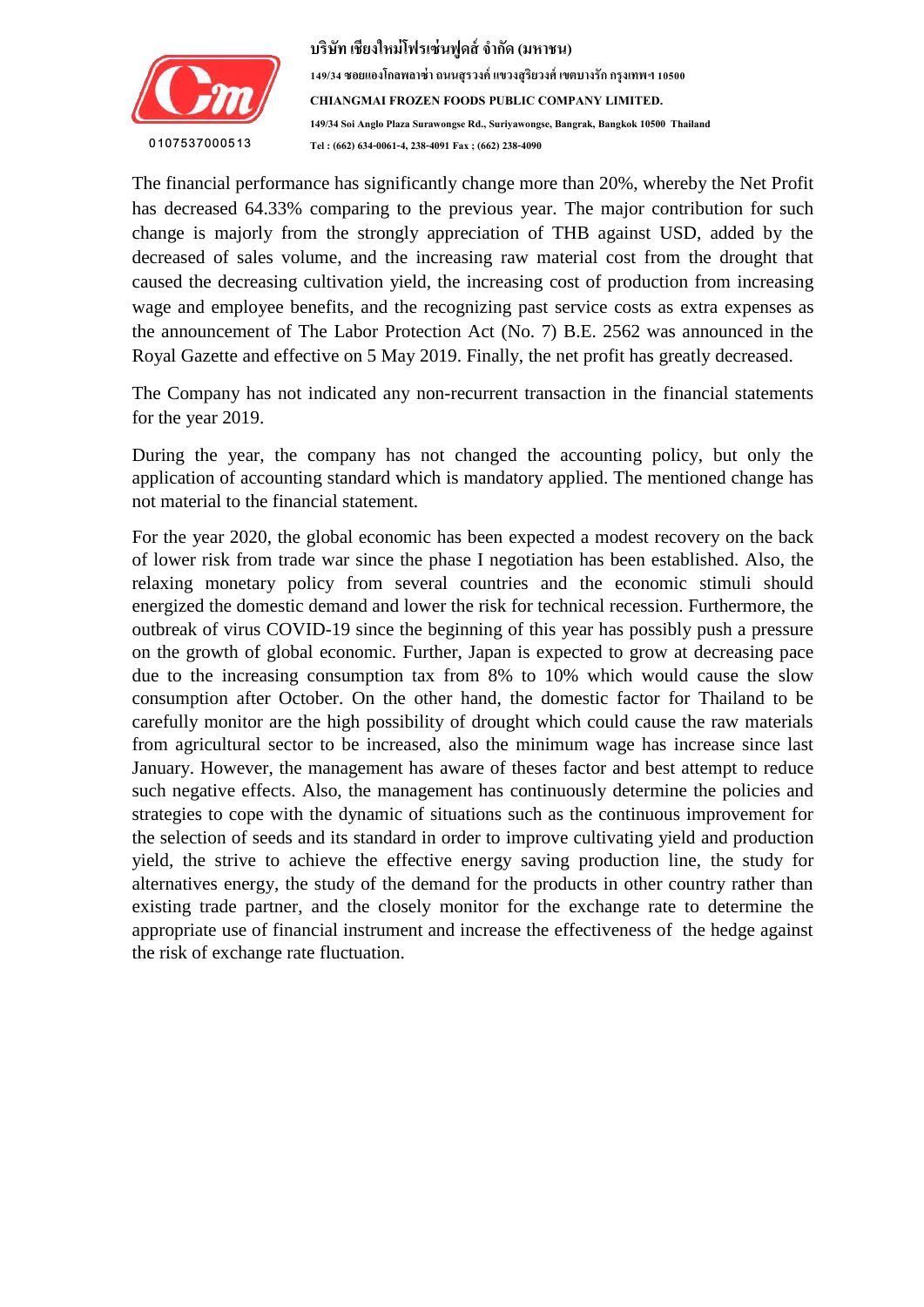

**149/34 ซอยแองโกลพลำซ่ำถนนสุรวงค์แขวงสุริยวงศ์เขตบำงรักกรุงเทพฯ 10500 CHIANGMAI FROZEN FOODS PUBLIC COMPANY LIMITED. 149/34 Soi Anglo Plaza Surawongse Rd., Suriyawongse, Bangrak, Bangkok 10500 Thailand Tel : (662) 634-0061-4, 238-4091 Fax ; (662) 238-4090**

## **<u>Summary of Financial Performance</u>**

### **Revenue Structure**

1. Sales Revenue

The Company has sales revenue majorly from the sales of frozen vegetables such as frozen soy beans, frozen green beans, frozen sweet corns and frozen mixed vegetables. The details of sales revenue, according to the financial statement categorized by the geographic is as follows,

| Sales Revenue               |         | Value (THB Million) | Increase (decrease) % |        |         |         |
|-----------------------------|---------|---------------------|-----------------------|--------|---------|---------|
|                             | 2017    | 2018                | 2019                  | 2017   | 2018    | 2019    |
| <b>Export Sales Revenue</b> | .322.71 | .238.32             | 1.092.29              | (7.79) | (6.38)  | (11.79) |
| Domestic Sales Revenue      | 35.18   | 27.19               | 70.97                 | 13.08  | (22.71) | 161.01  |
| <b>Total Sales Revenue</b>  | .357.89 | .265.51             | .163.26               | (7.34) | (6.80)  | (8.08)  |

In 2019, sales revenue indicated totaling THB 1,163.26 Million, of which domestic sales proportion is 6.10% of total sales revenue, increase from proportion 2.15% comparing to 2018, and the proportion of export sales for the year 2019 is 93.90%, slightly decreased from 97.85% in 2018.

Total sales revenue in 2019 totaling THB 1,163.26 Million decreasing from THB 1,265.51 Million in 2018, equivalent to the decrease of 8.08%. This due to the continuously appreciation of THB against USD which the average exchange rate in 2019 is 31.05 THB/USD comparing to average exchange rate of 32.31 THB/USD, equivalent to the appreciation of 3.90%. In addition, the sales volume has been decrease comparing to the previous year.

2. Other Revenue

In 2019, the company has indicated other revenue which mainly derived from the selling of by-product of THB 7.84 Million which decreased from THB 12.03 Million in 2018, equivalent to the decrease of 38.39%. Also, the Company has revenue from investment THB 4.36 Million as the return from the investment in fixed income term fund and money market.

### **Cost of Goods Sold**

Cost of goods sold in 2019 presented THB 1,021.76 Million, equivalent to the increase of 0.37%, comparing to THB 1,018.94 Million in 2018. The major reasons for the increase is as follows,

- The sales volume has decreased comparing to the previous year, since Japan household consumption has slightly stagnant in 2019.
- However, the raw material cost has increased concern the dropped cultivation yield derived from the drought during the period. Also, the other overhead production cost per unit has increased as the increasing cost for the production factors such as increasing minimum wage, employee benefits. The increasing depreciation from the investment in new machines and the maintenance of old storage building and its system. However, the external cold storage charge has declining due to the balancing inventory with the agricultural produces.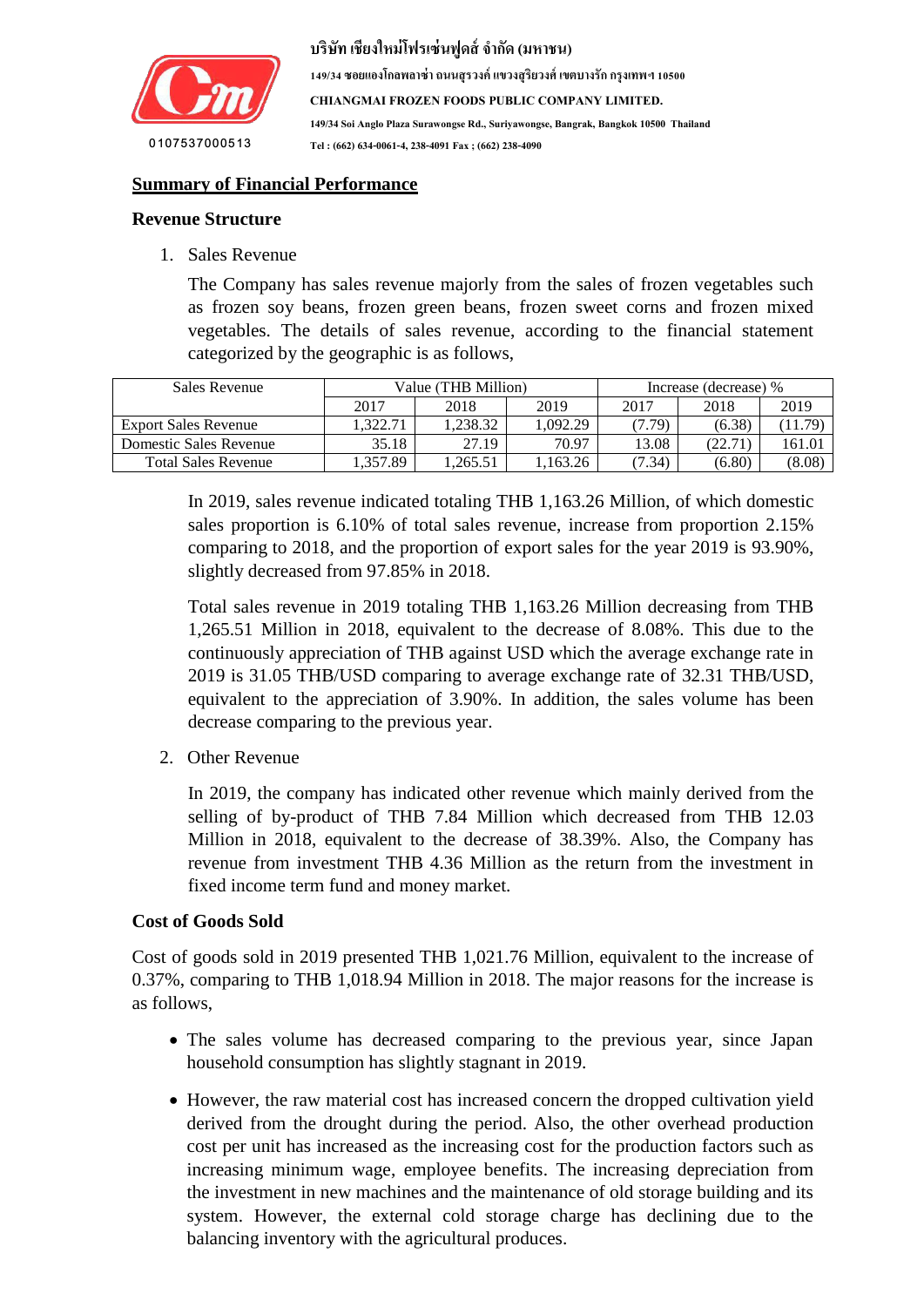

# $Selling and Administration$  Expenses

In 2019, the Company has reported the selling and administration expenses of THB 150.91 Million which decreased from THB 162.55 Million as reported in 2018, equivalent to the decrease of 9.75% which derive from the transportation and export expenses which is the cost for the transportation of finished goods to be delivered at domestic sea port and the custom fee, is decrease due to the decreasing volume export. Also, the appreciation of Thai Baht against USD caused the decline in sea freight expenses. Further, the external cold storage charge has decreased from the attempt to manage the inventory and the cultivation.

### **Gross Profit Margin and EBIT Margin**

The Gross Profit Margin for the Company presented in the financial statement for the year ended 31 December 2019 is 12.16% decrease from 19.48% indicated in previous year, while the EBIT Margin reveal 3.61% decrease from 9.44% comparing to 2018. This is majorly contributed to the appreciation of exchange rate which unfavorable to the sales revenue of the company, while the sales volume is decreased. At the same time, cost of goods has been increased due to the increase raw material cost from drought and the labor related cost has increase through the recognizing past service costs as extra expenses as the announcement of The Labor Protection Act (No. 7) B.E. 2562 was announced in the Royal Gazette and effective on 5 May 2019. In addition, the Company has higher gain on Exchange rate comparing to previous period due to the continuous appreciation of THB against USD.

### **Net Profit**

The Company has indicated net profit in the financial statements in 2019 of THB 34.76 Million, decreased from THB 97.48 Million presented in 2018, equivalent to the decrease of 64.34%. The major contribution to the decrease of net profit derive from the unfavorable exchange rate as THB is continuously appreciated against USD. Also, the decrease of sales volume is considered affected the Net Profit. Moreover, the raw material cost has been increased due to the drought has caused cultivation yield to drop, the production cost has been increased due to the increasing employee benefits and the depreciation of new machines to improve the efficiency of production line. The Company has determined to focus on production cost management including the attempt to improve the quality of seeds and level up its selection standard, increase the production efficiency, improve the cold storage area purposely to improve capacity management and reduce external cold storage charge.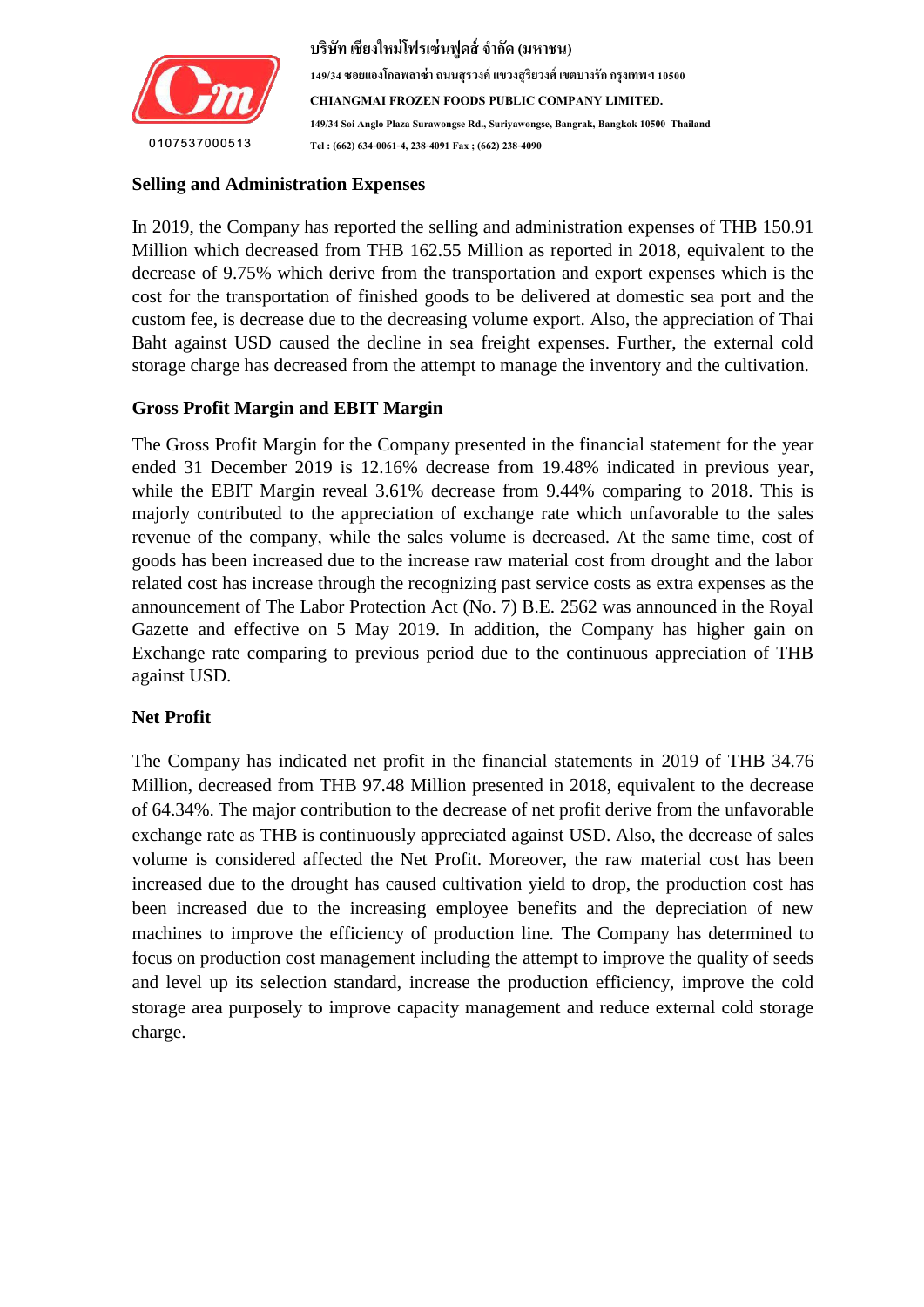

**149/34 ซอยแองโกลพลำซ่ำถนนสุรวงค์แขวงสุริยวงศ์เขตบำงรักกรุงเทพฯ 10500 CHIANGMAI FROZEN FOODS PUBLIC COMPANY LIMITED. 149/34 Soi Anglo Plaza Surawongse Rd., Suriyawongse, Bangrak, Bangkok 10500 Thailand Tel : (662) 634-0061-4, 238-4091 Fax ; (662) 238-4090**

#### Value (THB Million) **Financial Highlight Value (THB Million) Increase (decrease) % 2016 2017 2018 2016 2017 2018** Sales Revenue 1,357.89 1,265.51 1,163.26 (7.34) (6.80) (8.08) Cost of Goods Sold 1,034.56 1,018.94 1,021.76 (2.60) (1.51) 0.28 Gross Profit 323.33 | 246.57 | 141.50 | (19.84) | (23.74) | (42.61) Gain on Exchange Rate 19.4.63 19.17 39.21 316.38 (44.64) 104.50 Revenue from short term investment  $6.62$  4.17 4.36 26.56 (36.99) 4.44 Other Revenue 8.57 12.03 7.84 3.87 40.50 (34.84) Operating Profit 373.15 281.95 192.90 (12.23) (24.44) (31.58) Selling and administration Expenses  $175.07$  162.55 150.91 (3.42) (7.16) (7.16) Earnings Before Interest and Tax 198.08 119.40 41.99 (18.77) (39.72) (64.83) Net Profit 160.41 | 160.41 | 97.48 | 34.76 | (18.32) | (39.23) | (64.34) Earnings Before Interest, Tax, Depreciation and Amortization  $241.90$  163.11 91.87 (14.55) (32.57) (43.67) Cash Flow From Operation 80.76 (66.08) 206.66 (75.87) (181.82) 412.75 Earnings per share  $(Baht)$   $0.42$   $0.26$   $0.09$ Book Value per share (Baht) 3.79 3.74 3.70

### **Summary Table for the Financial Performance**

### K**ey Financial Ratios**

| <b>Key Financial Ratios</b>  | 2016  | 2017  | 2018  |
|------------------------------|-------|-------|-------|
| <b>Current Ratio (Times)</b> | 13.44 | 12.94 | 14.85 |
| <b>Quick Ratio (Times)</b>   | 7.68  | 5.45  | 7.32  |
| Gross Profit Margin (%)      | 23.81 | 19.48 | 12.16 |
| Operating Profit Margin (%)  | 14.59 | 9.44  | 3.61  |
| Net Profit Margin (%)        | 11.81 | 7.70  | 2.99  |
| Return on Equity (%)         | 11.01 | 6.80  | 2.45  |
| Return on Assets (%)         | 10.05 | 6.22  | 2.70  |
| Debt To Equity Ratio (Times) | 0.09  | 0.09  | 0.10  |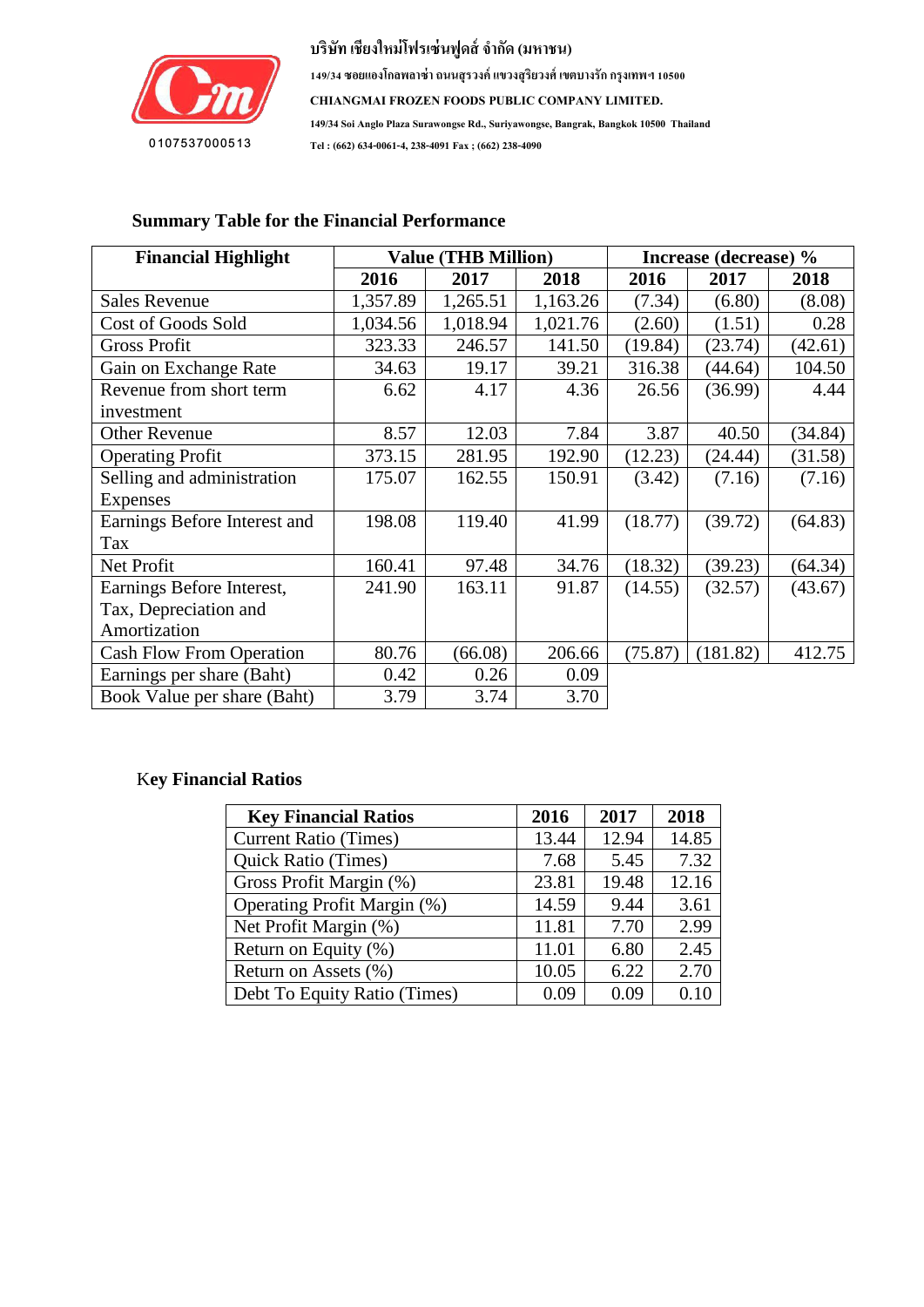

#### $\mathbf{P}$ osition **Company's Financial Position**

### **Assets**

The Company has total assets according to the financial statements as of 31 December 2019 of THB 1,549.27 Million comparing to THB 1,559.00 Million in the previous year, equivalent to the slightly decrease of 0.62%. The major decrease is from the decrease of inventory from THB 613.17 Million to THB 499.86 Million, equivalent to the decreased of 18.48% since the reduce cultivation yield caused by drought. Cash and cash equivalent and short-term investment in the forms of cash in fix saving account altogether presented THB 371.54 Million in 2019 comparing to THB 312.45 Million in 2018, equivalent to the increase of 18.91%.

Trade Receivables in 2019 indicated THB 109.32 Million, decrease from THB 139.48 Million presented in 2018, of which THB 62.07 Million is receivable that not yet due for payment, equivalent to 65.683% of total receivables in 2019 which indicated THB 105.13 Million. The Company has policy to reserve for allowance for bad debt for the whole amount on any doubtful receivable, considering financial position of client and their historical payment. In 2019, most of the clients able to settle the payment within due.

### **Liabilities**

The Company has total liabilities according to the financial statements as of 31 December 2019 of THB 139.40 Million which slightly increase from THB 134.29 Million, equivalent to the increase of 3.81%, comparing to the previous year. This is due to the increase of non-current liabilities, employee benefits obligation which increase from THB 49.64 Million in 2018, to THB 69.32 Million in 2019 as the new calculation on the employee benefits according to the The Labor Protection Act (No. 7) B.E. 2562 which was announced in the Royal Gazette and effective on 5 May 2019.

As of 31 December 2019, the Company has liabilities obligation other than employee benefit which are

- Licensing agreement and consulting agreement for the usage of computer program and system for the amount of THB 0.25 Million
- Consulting agreement for financial advisor regarding the investment in Myanmar. The obligation amount according to the contract is THB 0.3 Million
- The Company might expose to the occurrence of obligation from the issuance of guarantee letter from bank against the government authorities for the amount of THB 10.07 Million
- The Company has capital expenditure in respect of the repairing of the plant amounting of THB 18.04 Million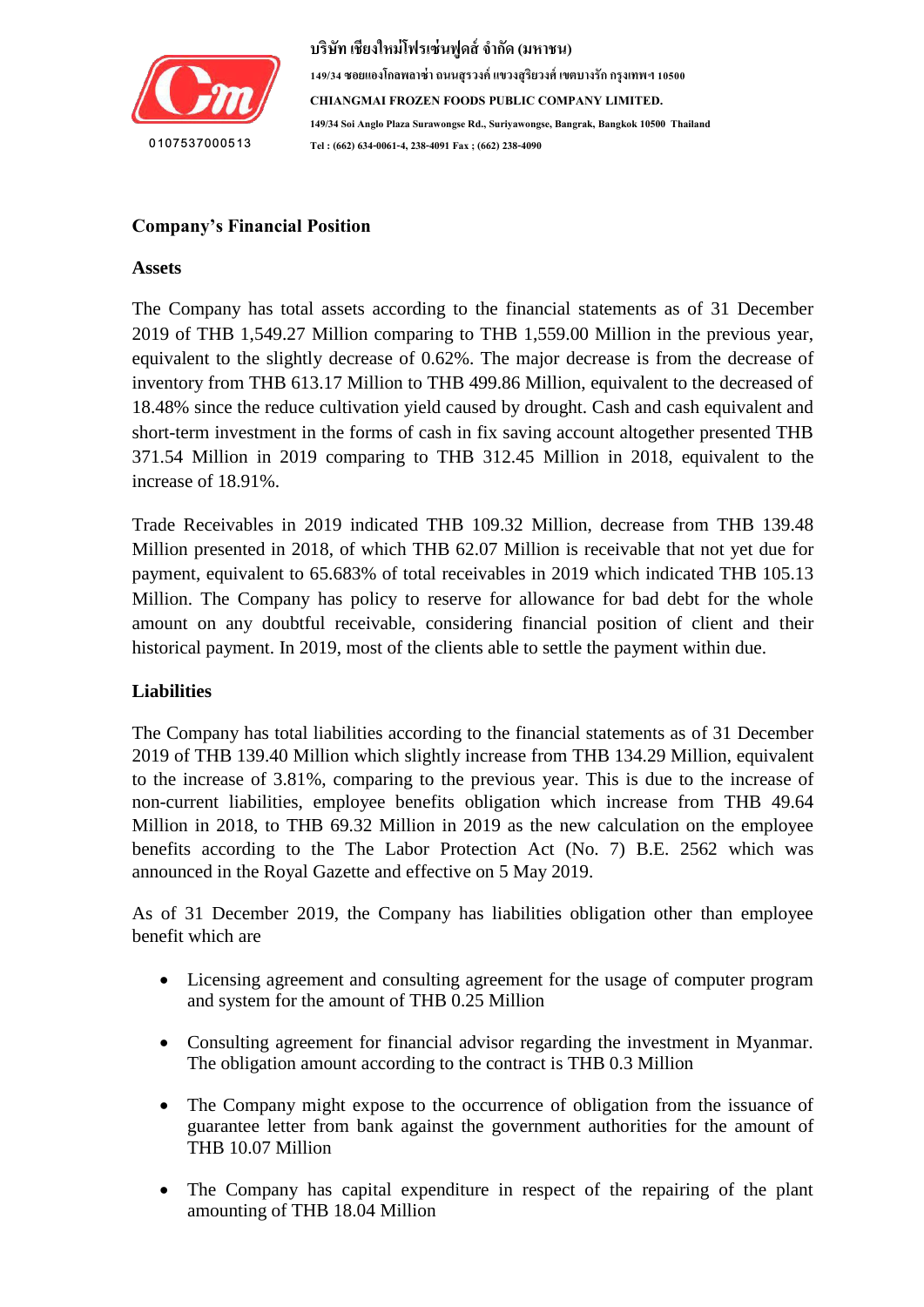

The Company has appropriate and sufficient liquidity for the payment of liabilities and oongation. In the year 2012, the current reatio menetical 14.05 times and the guitar reatio of 7.32 times, while most of the current assets are in the form of inventory, including cash เพื่อเปลี่ยนแปลงกำรจัดรูปแบบของกล่องข้อควำมของค ำอ้ำงอิงที่ดึงมำ obligation. In the year 2019, the Current Ratio indicated 14.85 times and the Quick Ratio and cash equivalent.

Currently, there is no file or active case of lawsuit against the Company.

## **Shareholder's Equity**

Shareholder's equity for the company presented in the financial statement for the period ended 31 December 2019 of THB 1,409.87 Million, decrease from THB 1,424.71 Million comparing to the previous year, equivalent to the decrease of 1.04%. The major contribution to the decrease is the inappropriate retained earnings from financial performance which indicated THB 922.61 Million in 2019, comparing to THB 937.45 Million in 2018, equivalent to the decrease of 1.58%.

### **Cash flow and Capital Structure**

In the year 2019, the Company has net cash flow received from operation THB 206.66 Million, comparing to the cash flow paid in operation THB 66.08 Million indicated in 2018. Though, the net profit is decreasing comparing to 2018, the balancing of inventory level during the drought, the Company has spent less on purchasing raw materials. In addition, the Company has been reported THB 105.49 Million on the investing activities majorly on acquiring new machine and the repair and maintenance of building and machine, and THB 43.19 Million as the dividend payment in the year 2019.

In 2019, the Company has sufficient liquidity which evidence from the current ratio of 14.85 times, slightly increase from 12.94 times in 2018. The major assets are current assets equivalent to 65.32% of total assets. On the other hand, the Company has only 4.40% of current liabilities which mostly consists of trade payable. There is no outstanding borrowing from the financial institution.

The Company has not engaged in any long term borrowing during the year 2019, whereas the debt to equity ratio is slightly increase to 0.10, comparing to 0.09 debt to equity ratio indicated previous year.